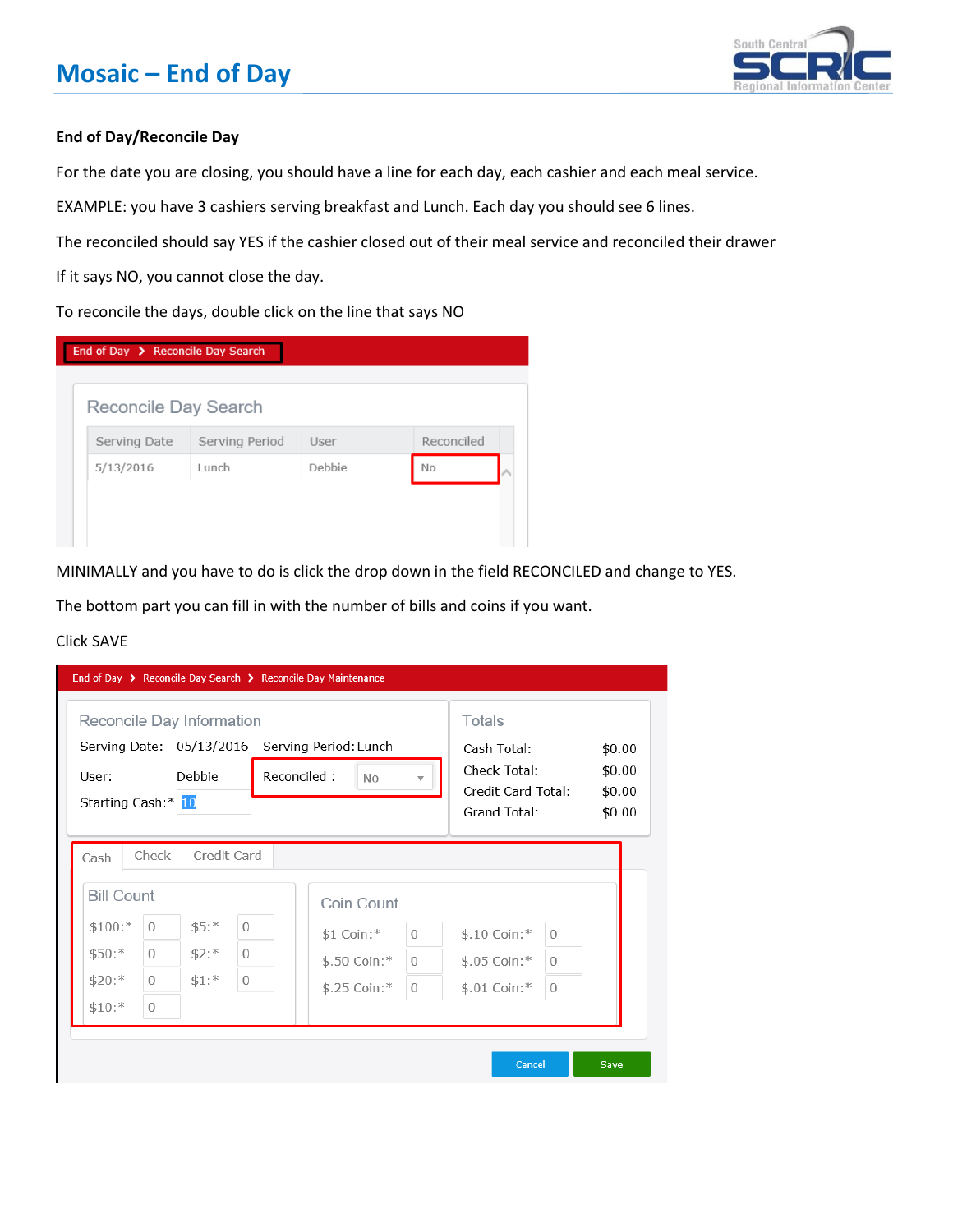# **Mosaic – End of Day**



#### Reconcile Day Search

| Serving Date | Serving Period | User   | Reconciled |  |
|--------------|----------------|--------|------------|--|
| 5/13/2016    | Lunch          | Debbie | Yes        |  |

#### Now you are ready to close the day

#### END OF DAY/CLOSE DAY

If a school is listed, no matter what the status is under closed, it needs to be closed.

If the status says YES, it means the meal service was reopened after it was reconciled and needs to be reclosed.

Again, if you have 3 buildings serving breakfast and lunch, you will see 6 lines. One for each school and meal service.

#### Double click on one of the lines

| Close Day Search |              |                         |        |  |  |
|------------------|--------------|-------------------------|--------|--|--|
|                  | Serving Date | School                  | Closed |  |  |
|                  | 5/13/2016    | T. Jefferson Elementary | No     |  |  |

Once you have counted the money *FOR THIS SCHOOL ONLY*, you put that amount in the Actual Deposit field.

Then click CLOSE DAY